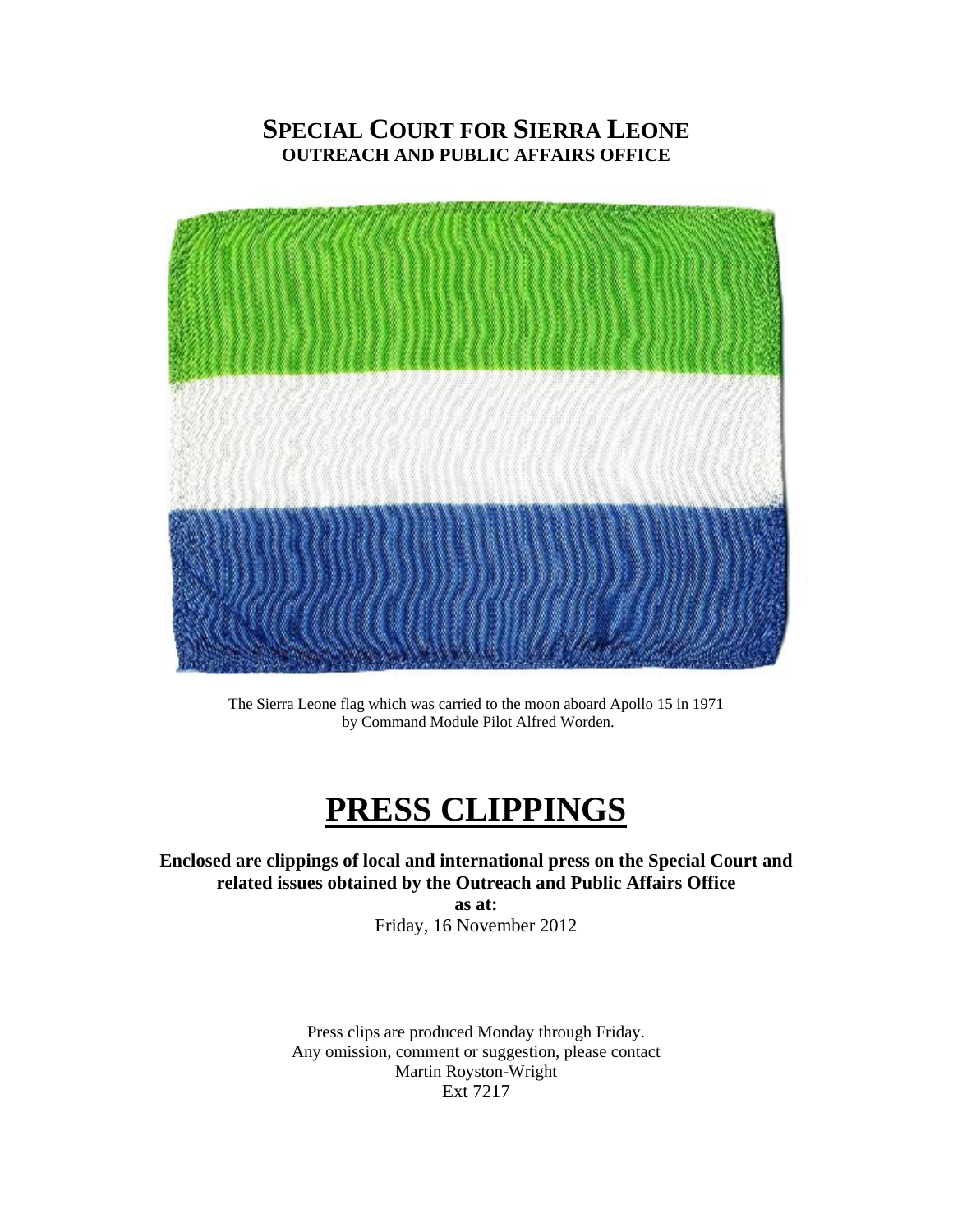| <b>International News</b>                                                        |             |
|----------------------------------------------------------------------------------|-------------|
| Taylor's Verdict is Next September / The New Dawn                                | Page 3      |
| Wounds of War Heal Slowly in Sierra Leone / Deutsche Welle                       | Pages 4-7   |
| As International Court Gets Busier, Prosecutor Pleads/ Associate Press           | Page 8      |
| Implement TRC's Report and Recommendation Now to Ensure Peace / The New Republic | Pages 9-10  |
| UN Court Frees Croatian War Generals as Nation Cheers / Bloomberg News           | Pages 11-12 |
| Former ICC Prosecutor Moreno-Ocampo, Front Man For The Empire / Global Research  | Pages 13-14 |
|                                                                                  |             |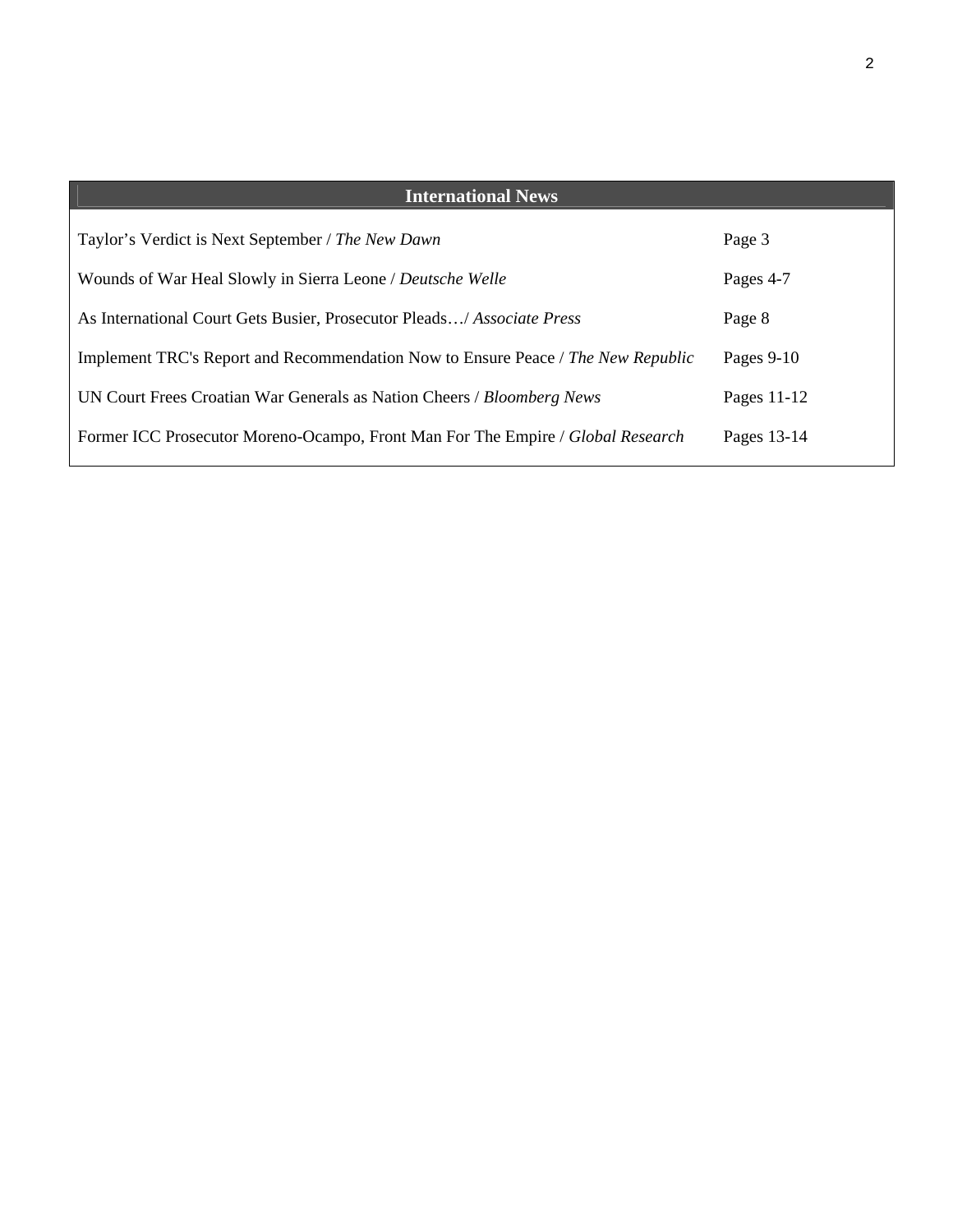## The New Dawn (Liberia)

Thursday, 15 November 2012

#### **Taylor's Verdict is Next September**



Judges at the UN backed Special Court for Sierra Leone say, they have set September 2013 as a timeline to hand down their verdict in the Taylor's appeal trial.

"The judges envision that the appeal judgment will come next September, not October or November," the Special Court's Chief of Outreach and Public Affairs Mr. Peter C. Andersen said in an email to this paper's editor in reaction to an article attributed to Taylor's new lead Defense Counsel, Morris A. Anyah last Friday, November 9.

"While timelines have been known to change to reflect what is going on in the courtroom, at this point we have not been informed of any and this is the official word from the judges," Andersen said.

He said the judges set the Taylor appeal timeline at their plenary last May 30, and it has not changed, adding that oral arguments on the appeals submissions, if they are deemed necessary, will be in December, and they have been so scheduled for a long time.

Taylor was found guilty of all 11 counts of war crimes and crimes against humanity, with the modes of liability (the degree of his involvement) being planning (arguably the more serious of the two) and of aiding and abetting.

The prosecution had argued that he should be found guilty on the more serious modes of command responsibility and/or engaging in a joint criminal enterprise. But Taylor now 65, has insisted on his innocence.

Lawyers representing ex-President Charles Taylor say they identified 45 legal errors, but according to Mr. Andersen, they (Taylor's lawyers) have since dropped three, remaining 42.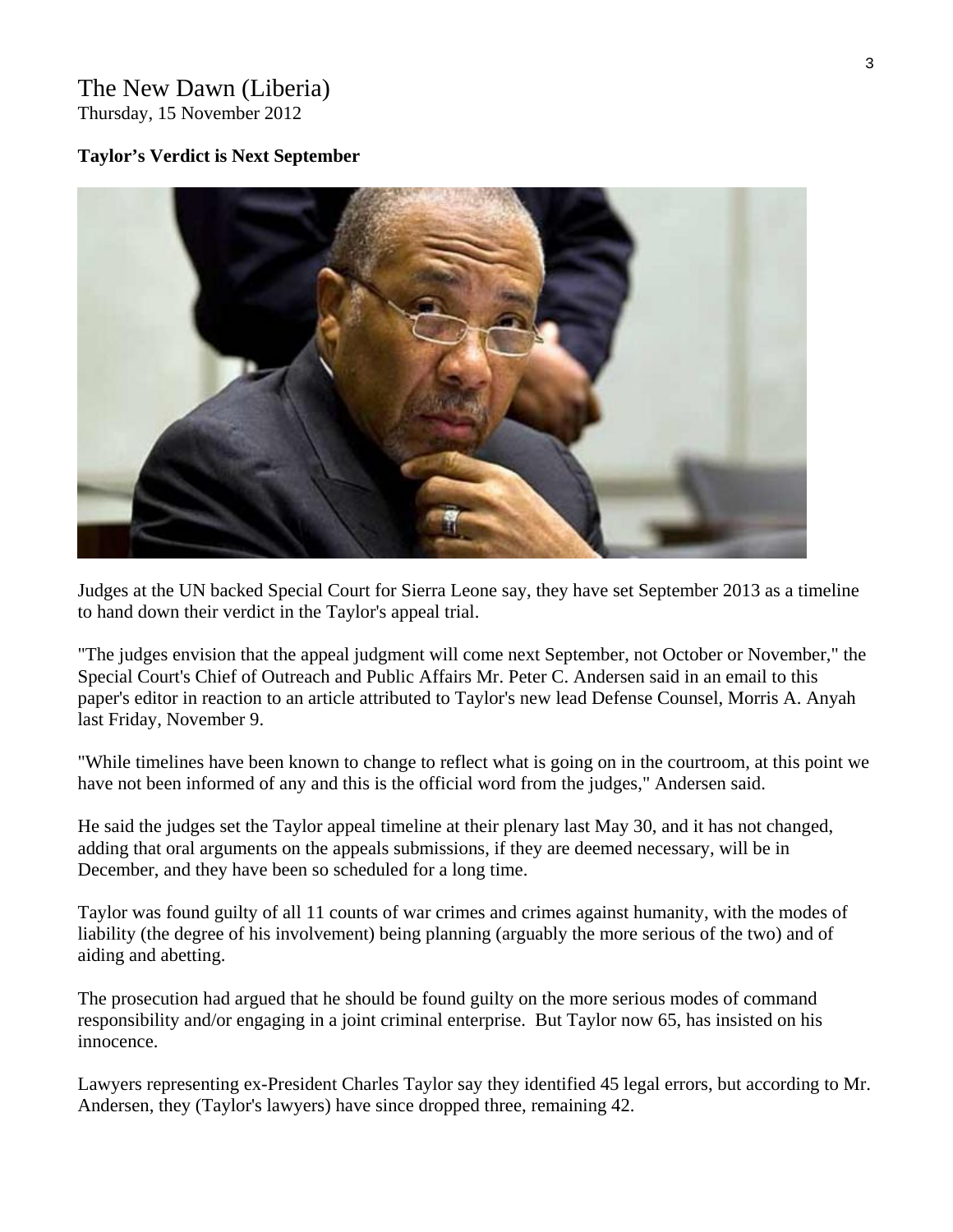#### Deutsche Welle **Thursday, 15 November 2012**

**Wounds of war heal slowly in Sierra Leone**



*Sierra Leone goes to the polls on November 17 and is making a recovery ten years after the civil war. But former child soldiers still suffer from trauma and their surviving victims are still waiting for compensation.* 

With his hands Mahmoud Sesay (not his real name) can accomplish quite a lot. He is changing the tires of the white van, which stands outside the workshop. He can also change the oil and check the engine.

But he has also used his hands for far less innocuous tasks, such as cutting off a man's head with a machete.

Mahmoud Sesay is one of some ten thousand former child soldiers in Sierra Leone. Somehow it is difficult to equate the child soldier with the young man in blue overalls, now in his early 20s, standing next to fellow trainee auto mechanics at the MADAM garage. MADAM, a local NGO in the Makeni township in the north of the country, trains young men and women to become auto mechanics and cooks. The German relief organization Brot für die Welt (Bread for the orld ) supports the program. But Mahmoud Sesay does not like to talk about his past in front of his



colleagues. We leave the workshop.

*Many young people in Sierra Leone do not have the opportunity to do job training.*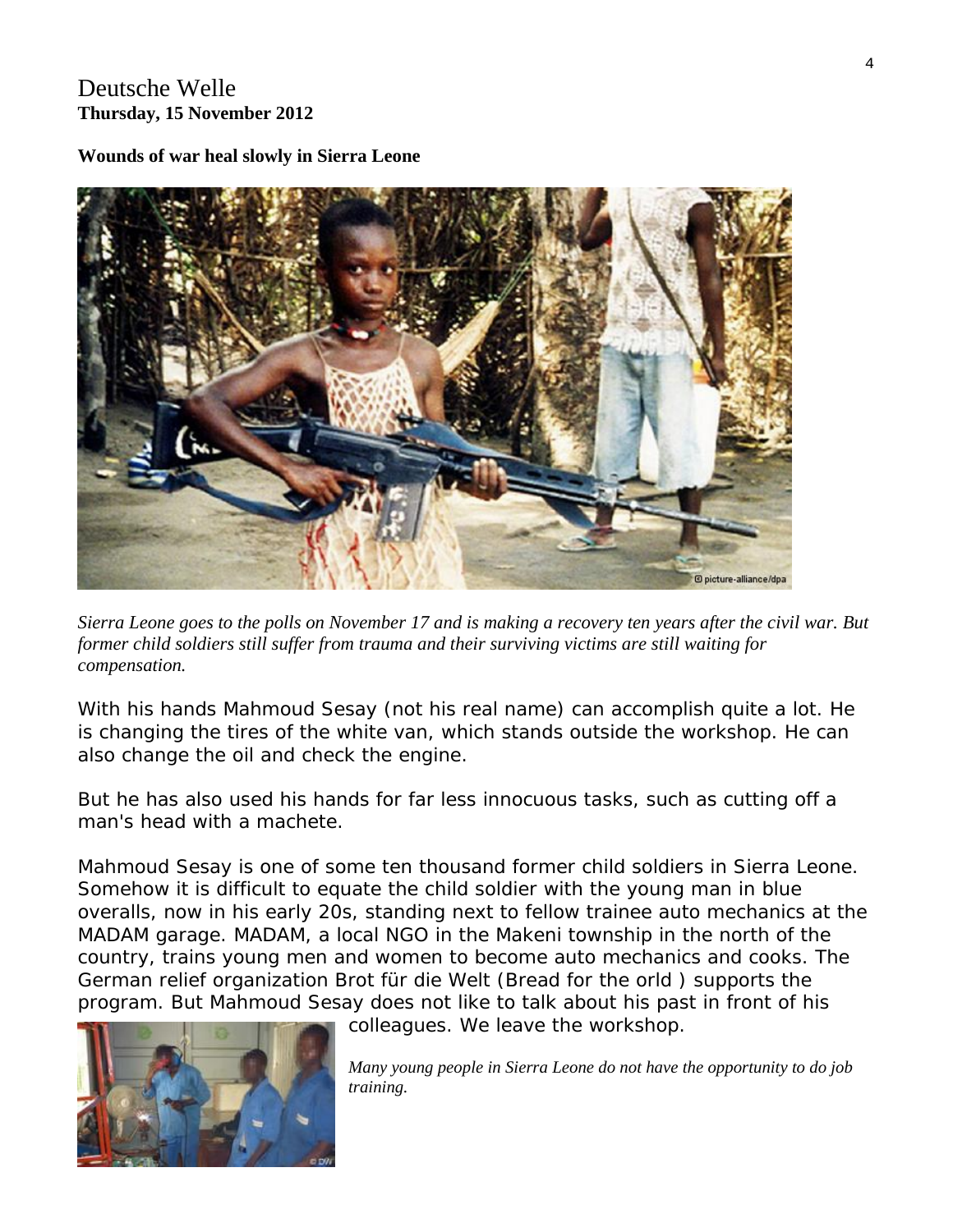#### **Killing their own families**

"I was living with my aunt in Tonkolili district, "recalls Mahmoud Sesay. Rebels abducted them from the village, they gave the boys drugs and forced them to join them. Shortly afterwards, he took the rebels back to his village. His uncle and several other relatives were taken prisoner. "My commander ordered me to kill the prisoners. I couldn't do it. So he took a knife, held it to the back my of neck and cut into the skin," says Mahmoud. "I was sad because my uncle, my brothers and family were among the prisoners. My commander yelled at me and threatened to kill me if I didn't carry out his orders. I shot them with my rifle, while weeping bitterly"

Almost 10,000 children were abducted by the Revolutionary United Front (RUF) and sent into battle during the 1991-2002 civil war. The RUF had the backing of the former Liberian president Charles Taylor. With RUF assistance, Taylor wanted to take control of Sierra Leone's diamond mines. An international tribunal recently sentenced Taylor o life imprisonment. RUF leader Foday Sankoh, a former army officer, died of a stroke in 1993. But Mahmoud Sesay and thousands of other former child soldiers are still left grappling with the trauma of war.



*Former Liberian president Taylor was sentenced to 50 years for helping rebels in neighboring Sierra Leone* 

#### **No hope of reconciliation**

But Mahmoud Sesay is faring betters than most. He heard about the MADAM training program and applied for an apprenticeship. "If anyone asked me to join a rebel group now, I would say no. I have now learnt that I can make it in life anywhere," he says, smiling for the first time.

Many former soldiers have not had any sort of training or further education. They work as taxi drivers or do casual labor. Others go begging for a living.

This marginalization of so many ex-combatants in Sierra Leonean society remains an unresolved problem ten years after the war. In 2004, the Sierra Leone Truth and Reconciliation Commission called for a nationwide dialogue. Taking a cue from the end of apartheid in South Africa, perpetrators and victims were to have entered into dialogue. But this never happened. For ex-combatants like Mahmoud Sesay, it means he has been forced into the role of an outsider. To this day, he does not dare to return to his village - for fear of retribution. His father doesn't want to have anything to do with him. By chance the two in Makeni after the war. "He had nothing to eat and I brought him food. He refused my gift and told me that I am no longer his son," Sesay said, fighting back tears.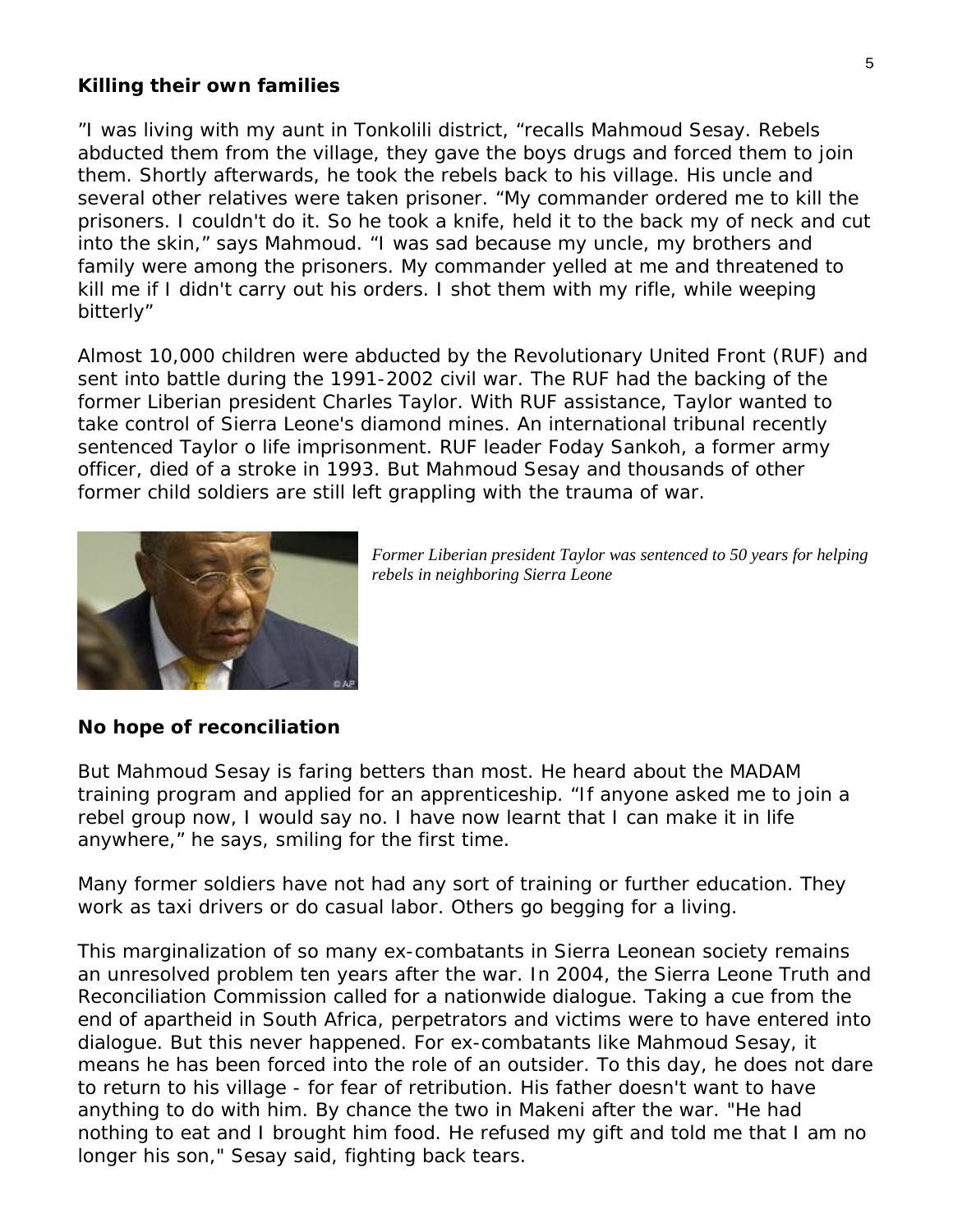#### **Daily struggle for victims**

The former victims of child soldiers live just around the corner, a few hundred meters from the MADAM workshop, at the 'amputee camp'. Government and aid agencies built such houses throughout the country after the war so that Sierra Leone's 27,000 amputees have somewhere to live. The neighborhood stands out because the one-storey houses are all painted bright yellow. Children play between the huts, the heat has driven the older residents to the porches and under the trees

In a small town like Makeni, you can meet ex-combatants and the wounded every day. "I know that there are former rebels everywhere in Sierra Leone. But I do not know if they are the ones who did this to me. I leave it to God to defend me," says Adama Koroma. She runs a small shop in the camp. Not thinking of revenge, even if no former RUF fighters ever stood trial. "One must also forgive."



*Victims like Adama Koroma still have no compensation.* 

#### **Empty promises instead of compensation**

For 14 years Adama Koroma has been living without her left forearm. Rebels attacked her village one night and chopped it off. With the bleeding stump she dragged herself three miles to the nearest road. "There I met a patrol of Nigerian soldiers who brought me to Freetown." Only in the capital, could doctors treat her arm. Nearly 27,000 people lost their hands or limbs during the war. There is lack of sympathy for the victims of the war. In 2004, two years after the war, the Truth and Reconciliation Commission recommended compensation for war veterans. The program would have cost only ten million euros. However, the government authority responsible lacked the money.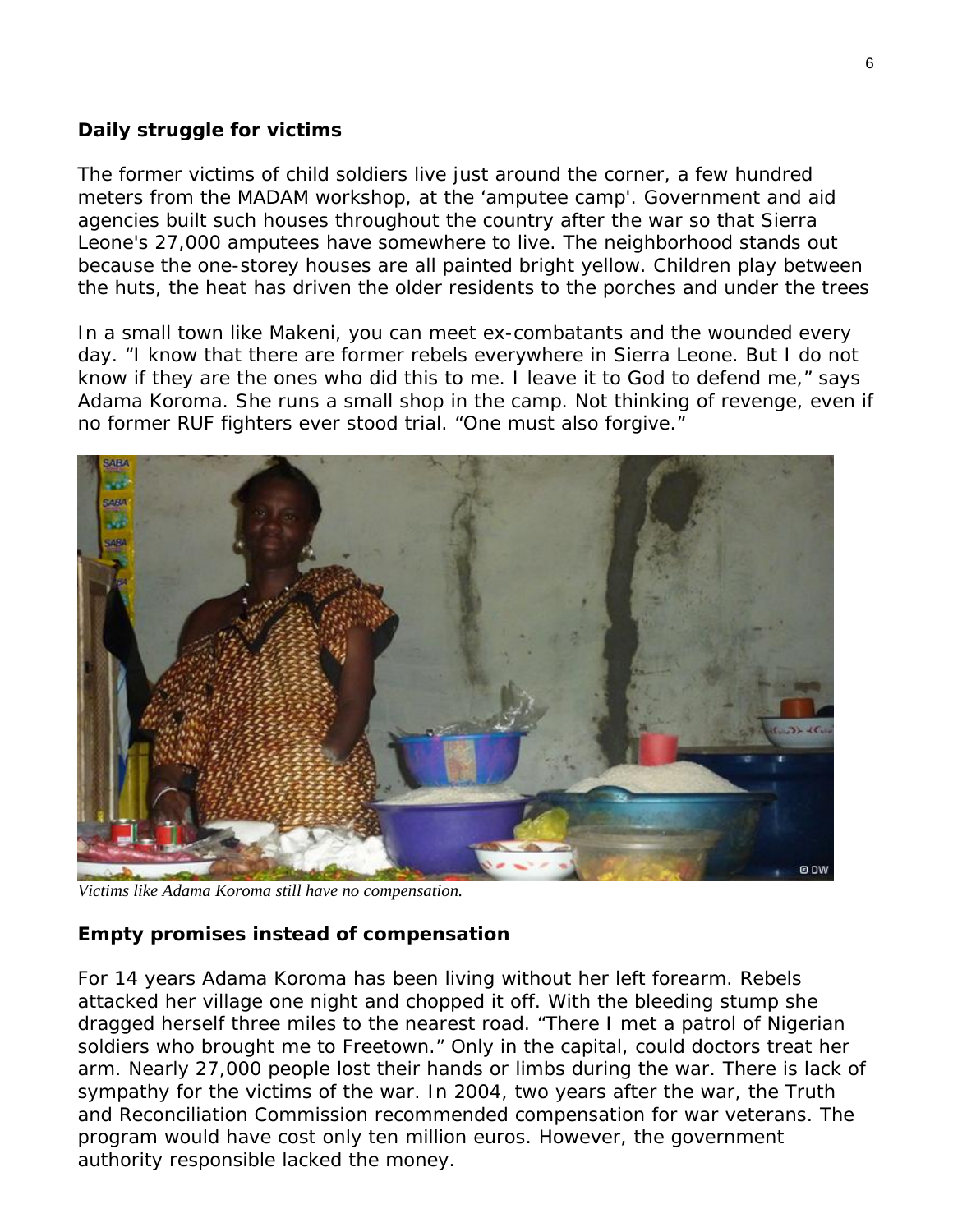Yet during the election campaign the two major parties have focusing on war veterans' issues. The APC ruling party has pledged to pay them monthly pensions if they are returned to power. Adama Koroma does not believe such promises. She runs a small shop where she sells rice, bananas and other vegetables. She has learnt to live without her left forearm. If a customer wants to buy some rice, she holds the empty container with her right hand and skillfully pushes the rice into it with the stump of her left arm.

#### **Education: the best means to prevent war**

There is one thought that keeps her going. "I want my children and the young people in this country to get a good education. That's the best way of preventing them from starting another war."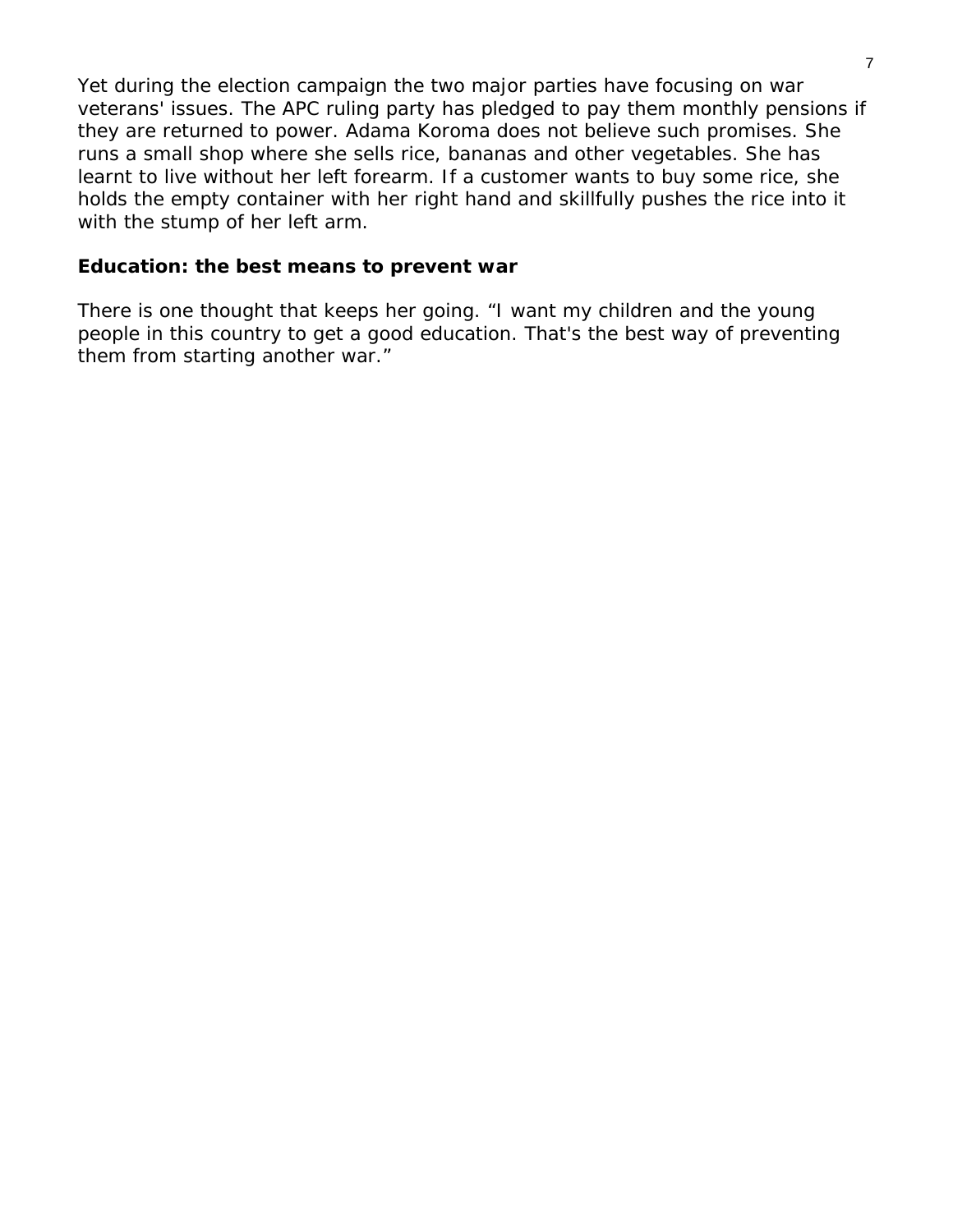#### **As international court gets busier, prosecutor pleads with nations not to cut its budget**

THE HAGUE, Netherlands — The International Criminal Court's chief prosecutor warned Wednesday that cutting her office's funding would hurt its efficiency, as the court's governing body began hammering out the 2013 budget for the world's first permanent war crimes tribunal.

Fatou Bensouda's warning comes as the 10-year-old court is getting busier by the year, but also at a time that governments which fund it are slashing their own budgets due to economic crises.

Community banks say they may be pushed out of residential mortgage market if new rules are put in place.

The 121-nation Assembly of States Parties should not "be blinded by short-term apparent savings that result in long term losses and greater inefficiencies," Bensouda insisted.

The assembly, made up of the court's member states, is being asked to approve a total 2013 budget of just over €118 million (\$150 million), a rise of nearly 9 percent over the 2012 amount. Its meeting lasts into next week and negotiations on the budget are expected to be tough.

Bensouda's prosecution office wants €28.7 million (\$36.4 million), an increase of 3.4 percent from this year.

Prosecutors are currently investigating and pursuing war crimes cases in nations including Congo, Sudan, Libya, Uganda, Ivory Coast and Kenya and have preliminary investigations underway in countries including Afghanistan and Colombia.

Bensouda also urged the court's member states to do more to arrest indicted suspects, among them Sudanese President Omar al-Bashir, the notorious Ugandan warlord Joseph Kony, and a rebel Congolese general accused of widespread atrocities.

Bensouda that that "the promise of ending impunity" will remain a dream unless the court's member states do more "to ensure the arrest and surrender of suspects is made a priority of the political agenda of all States Parties."

Al-Bashir, whose country is not a member of the court, has travelled extensively since he was indicted by the court first in 2009 and again in 2010 for crimes including genocide and extermination in Sudan's Darfur region,

The assembly's president, Tiina Intelmann, said on the eve of the meeting that member states would discuss cooperation not only on arresting suspects but also freezing and confiscating their assets.

The meeting, which ends Nov. 22, also will elect a new deputy prosecutor from a short list of three candidates from Canada, Australia and Finland.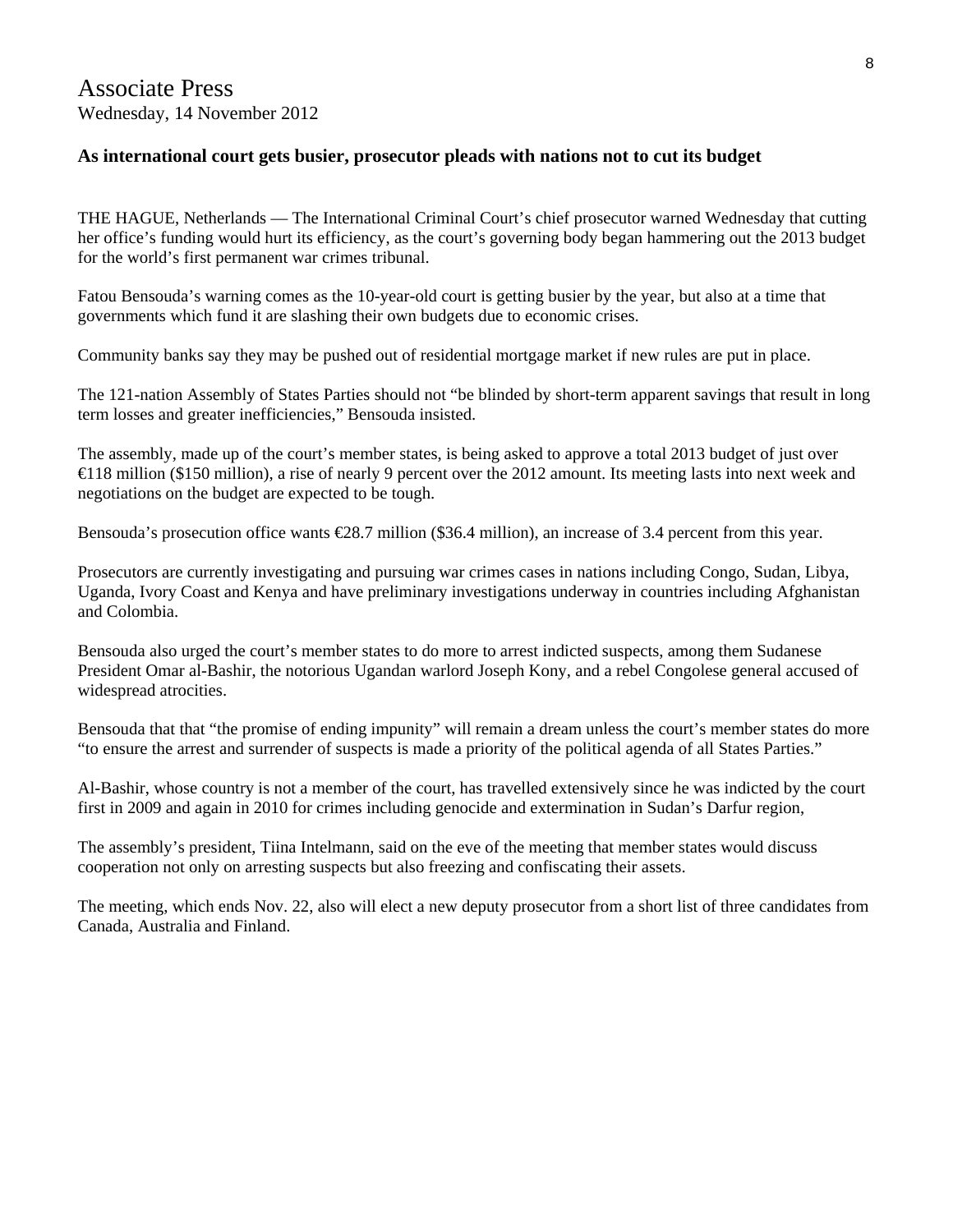Wednesday, 14 November 2012

#### **Liberia Warned - Implement TRC's Report and Recommendation Now to Ensure Peace**

The government of Liberia is once again being called to attention and put on notice to ensure the implementation of the recommendations of the report of the disbanded Truth and Reconciliation Commission (TRC) submitted about three years ago but are yet to be accorded any concrete and enviable consideration.

Instead of adhering to the outcome of the TRC work which spanned over four to five years and witnessed the commitment of enormous resources, both in human, material and financial capitals, Liberian officials, especially those indicted for various incompatible actions are only bent on brandishing bigotry, defiance and threats.

But with the seeming tickling of time and considering the importance of the TRC report to the sustenance of peace and real security, an advocacy organization has once again raised the red flag, urging the government of one-time rights and social advocate, President Ellen Johnson Sirleaf to rethink their show of indifference and give the recommendations the attention so deserved.

The Coalition of Liberian civil society organizations which comprises of the National Civil Society Council of Liberia (NCSCL) and the Transitional Justice Working Group (TJWG), said it was very essential and high time that the recommendations are executed to the fullest.

In the view of group apart from the importance of the TRC report to the reform process Liberia yearns for, it would ensure and assure peace amongst Liberians.

Chairman of the Transitional Justice Working Group, James Yarsiah who spoke on behalf of the organization called on the government to do what could be seen as unusual by apologizing to Liberians for not being able to provide the needed protection.

"We in the council want the government to apologize that there was a war and we were unable to protect you rater left you vulnerable to the mercy of warring factions and war-lords," he said but the fact is that it was not under the aegis of this government that Liberia went to war.

Besides calls for the unconditional implementations of the TRC report of which reconciliation is topical, he said there was for government to begin memorial projects for counties where people were massacred as a way of memorializing the dead ones.

The establishment of the TRC was agreed in 2003 by various political parties and warring faction leaders during the Peace Accord in Accra, Ghana with the aim of detailing some historical accounts of the war, how and why it came into being, what roles warring factions and individual Liberians played.

More besides, it was seen as a way of helping to deal with some of the mistrusts, misconception and innuendos that characterized the pre and post war era, which were seen as hotspots for the brewing of conflict.

Liberians opted for the establishment of the South-Africa style truth and reconciliation commission as opposed to the establishment of a war crime court to prosecute the perpetrators of the war.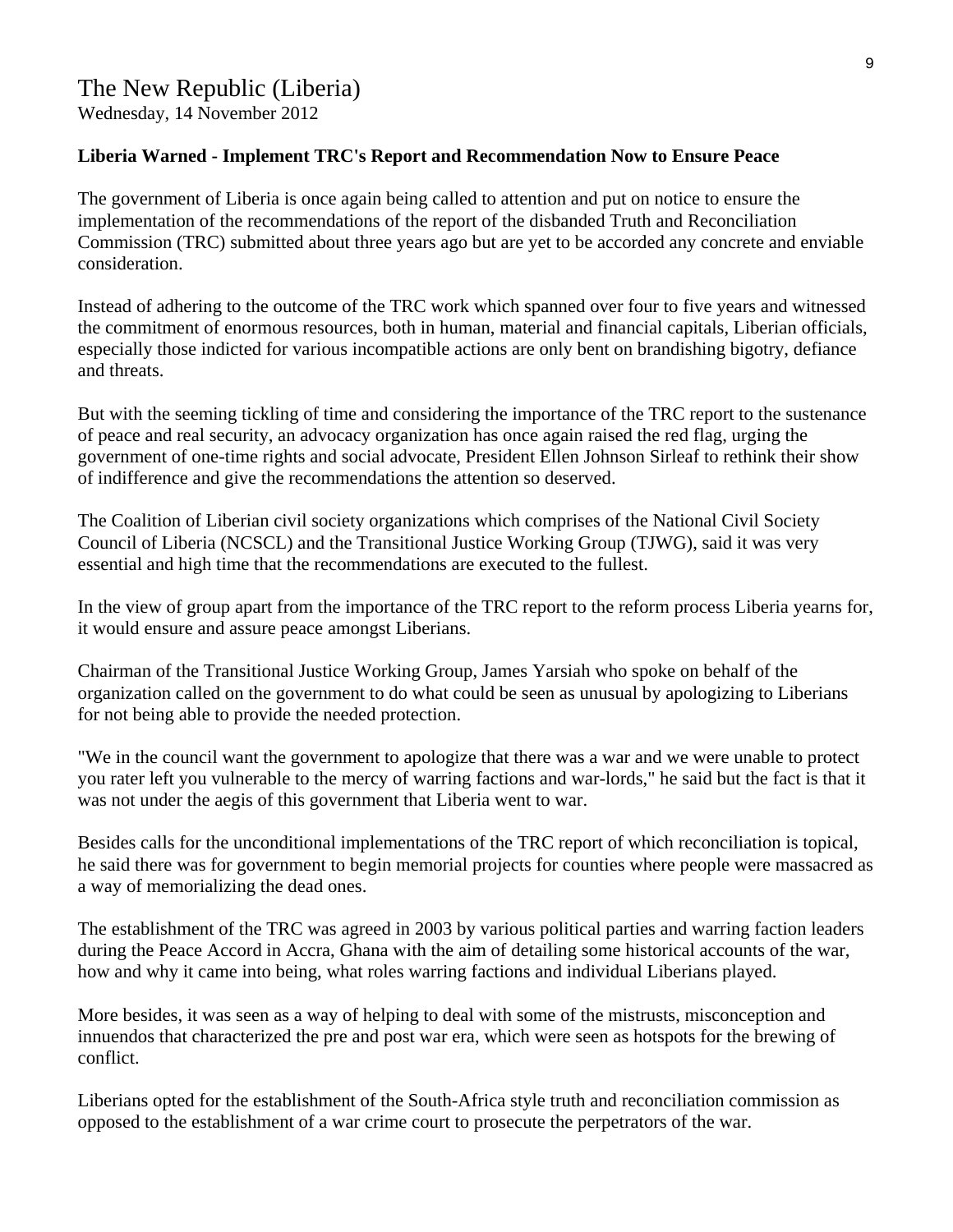The TRC ended its work over three years ago with a number of recommendations including the lustration of President Ellen Johnson Sirleaf for thirty years in political activities as well as the prosecution of individuals accused of bearing the greatest responsibilities of war crimes and crimes against.

All heads of warring factions and some of their lead frontline commanders are held accountable for some of the worse crimes committed during the course of war.

Since the release of the report, the Government or president Ellen Johnson Sirleaf, who per the Act that created the commission should take the lead in the implementation of recommendations, has been and continues to demonstrate a spirit of reluctance to doing what is requested of her.

Though the government is seen as not demonstrated excellent and sizable amount of efforts to address the report, the organization has lavished praises on it (government) for having in place a road map for peace, but warned that the implementation aspect of the TRC must stop there.

The Chairperson of NCSCL Madam Frances Greaves said, "All over the word, the implementation of TRC recommendation is the responsibility of governments."

According to her, the civil society council will continue to play such advocacy role until government sees reason to collaborate states actors to break the cycle of impunity and violence in the country.

The Council also expressed concern over what it calls recent confusion, tension, and infighting among government officials at various branches.

Madam Greaves said, "We are raising a red flag over these issues least we delay or forget, we could be over taken by uncertainty that could plunge us into another phase of war."

She observed that the passage of a law and to implement the TRC and recommendations, and enforcement should remain a priority of the law makers and the executives respectively.

"Failure by government to live up to the TRC's report, will amount to a major lapse", Madam Greaves said.

As part of the reconciliation process, the council will this week dedicate Liberia's first National Memorial Project in Samah Kpolokpala Town in Bong County.

The civil society council therefore recommended to government that to provide a simplified version of the road map for peace, in order to increase public awareness and include stakeholders in permanent citizens, chiefs and civil society organizations.

"That the work plan and timeline of the programs of the roadmap be detailed to ensure independent monitoring and evaluated by CSOs and other interest parties.

That memory and demoralization are cardinal parts that help in the process of reconciliation; demoralization moves on from one generation to another reminding all that the ugly and bitter past must not be repeated; among others," the group recommended.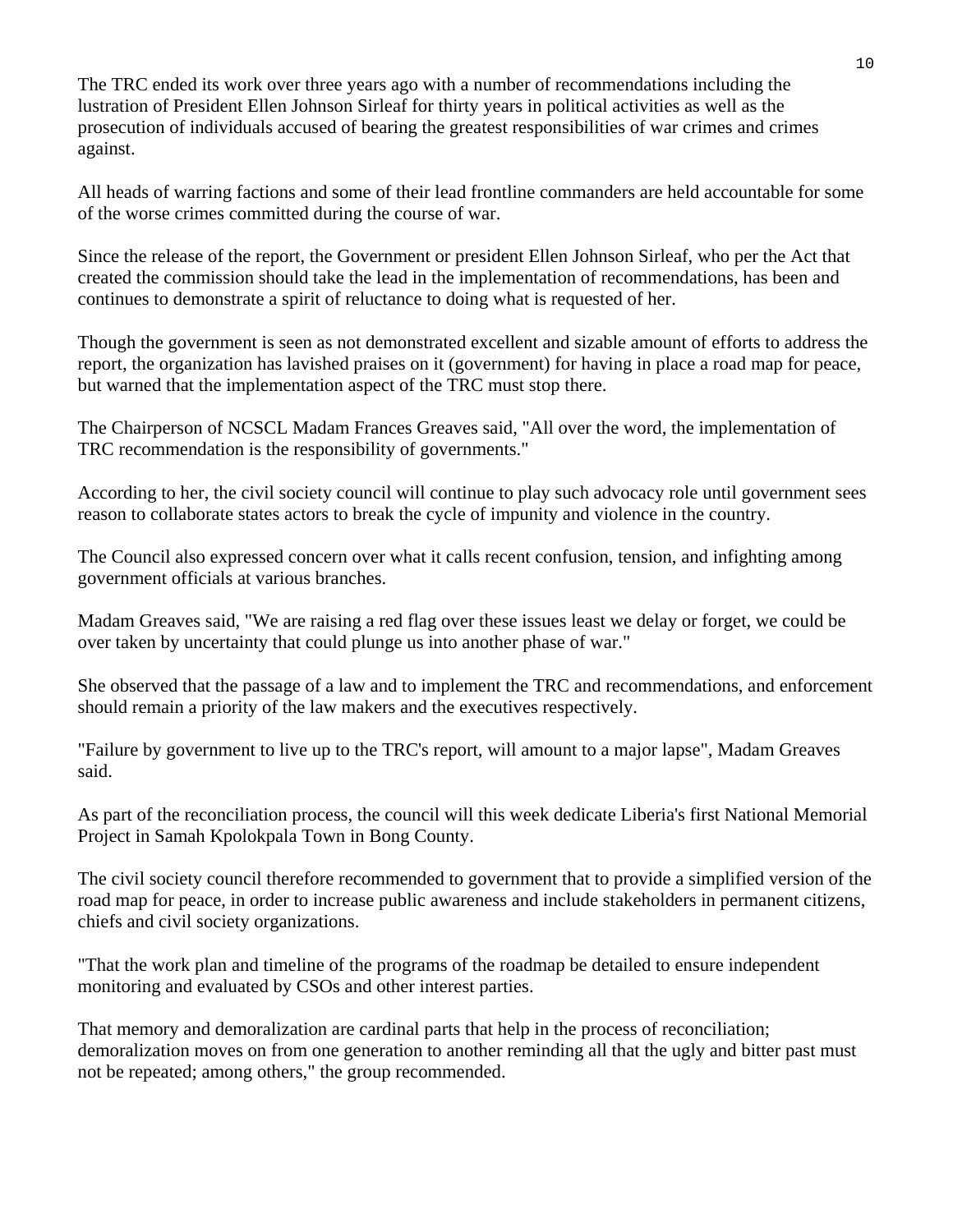#### Bloomberg News Friday, 16 November 2012

#### **UN Court Frees Croatian War Generals as Nation Cheers**

A United Nations court overturned the sentences of two Croatian generals convicted of atrocities against Serbs in 1995 setting them free as thousands of Croatian war veterans cheered across the country.



*General Ante Gotovina was originally given 24 years in jail. Photographer: Ed Oudenaarden/AFP/Getty Images* 

General Ante Gotovina and General Mladen Markac should be released immediately after the Hague-based International Criminal Tribunal for the former Yugoslavia ruled in favor of their appeal, Theodor Meron, the president of the five-member judicial panel, said today. The two were convicted in April 2011 of the murder and persecution of Serbs in the 1995 Operation Storm, which ended the war following Croatia's 1991 independence from Yugoslavia. Gotovina was originally given 24 years in jail and Markac 18 years.

"A huge weight has been lifted off my shoulders," Croatian Prime Minister

Zoran Milanovic told reporters in Zagreb after the verdict."This has gone on for 17 years, and two innocent people can go home. But that doesn't mean the war wasn't bloody and Croatia will do its part to achieve justice."

The case closed as the former Yugoslav republic prepares to join the European Union in July and struggles to recover after three years of recession and economic stagnation. Croatia cooperated with the extradition of the generals to The Hague and supported their defense teams in claiming the generals couldn't prevent the troops from committing crimes. Thousands Celebrate

Croats gathered in main squares across the Adriatic Sea nation. The government was sending a plane to bring the two generals back home, Croatian TV reported.

In Operation Storm, the Croatian army reclaimed swaths of land held by rebel Serbs, who since 1991 opposed Croatia's drive to break away from the former Yugoslavia. While most Serbs fled the approaching Croat forces, murders and looting were reported after the Croatian army took over.

The UN court ruled today that there was no excessive shelling of four towns by the Croats and that the mass departure of Serbs couldn't be described as a "deportation."

Thousands of Serbs in recent years have returned as their reintegration was a key element for Croatia to conclude EU membership talks.

For many Croats, the generals symbolize the country's independence and the beginning of the operation is celebrated as a public holiday called Victory Day.

"I didn't expect this verdict, and I'm very happy," the grinning Tomislav Petercec, 40, said in downtown Zagreb among a throng of revelers. "But crimes were committed and the authorities should find and punish the culprits."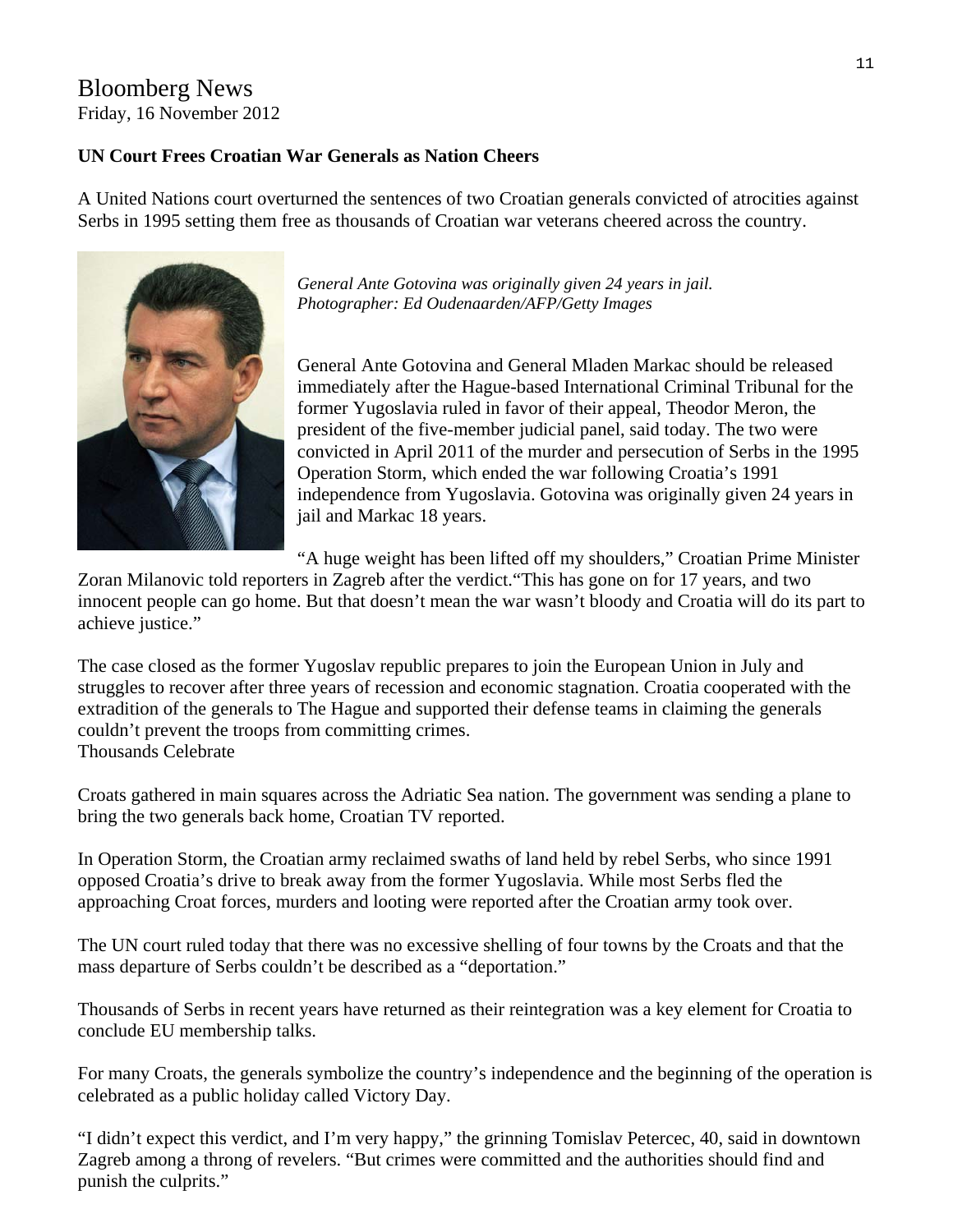In its 2011 verdict, the court said that Gotovina was part of a "joint criminal enterprise," along with former President Franjo Tudjman, Defense Minister Gojko Susak and Army Chief of Staff Janko Bobetko, all three of whom are now dead.

To contact the reporter on this story: Jasmina Kuzmanovic at jkuzmanovic@bloomberg.net

To contact the editor responsible for this story: James M. Gomez at jagomez@bloomberg.net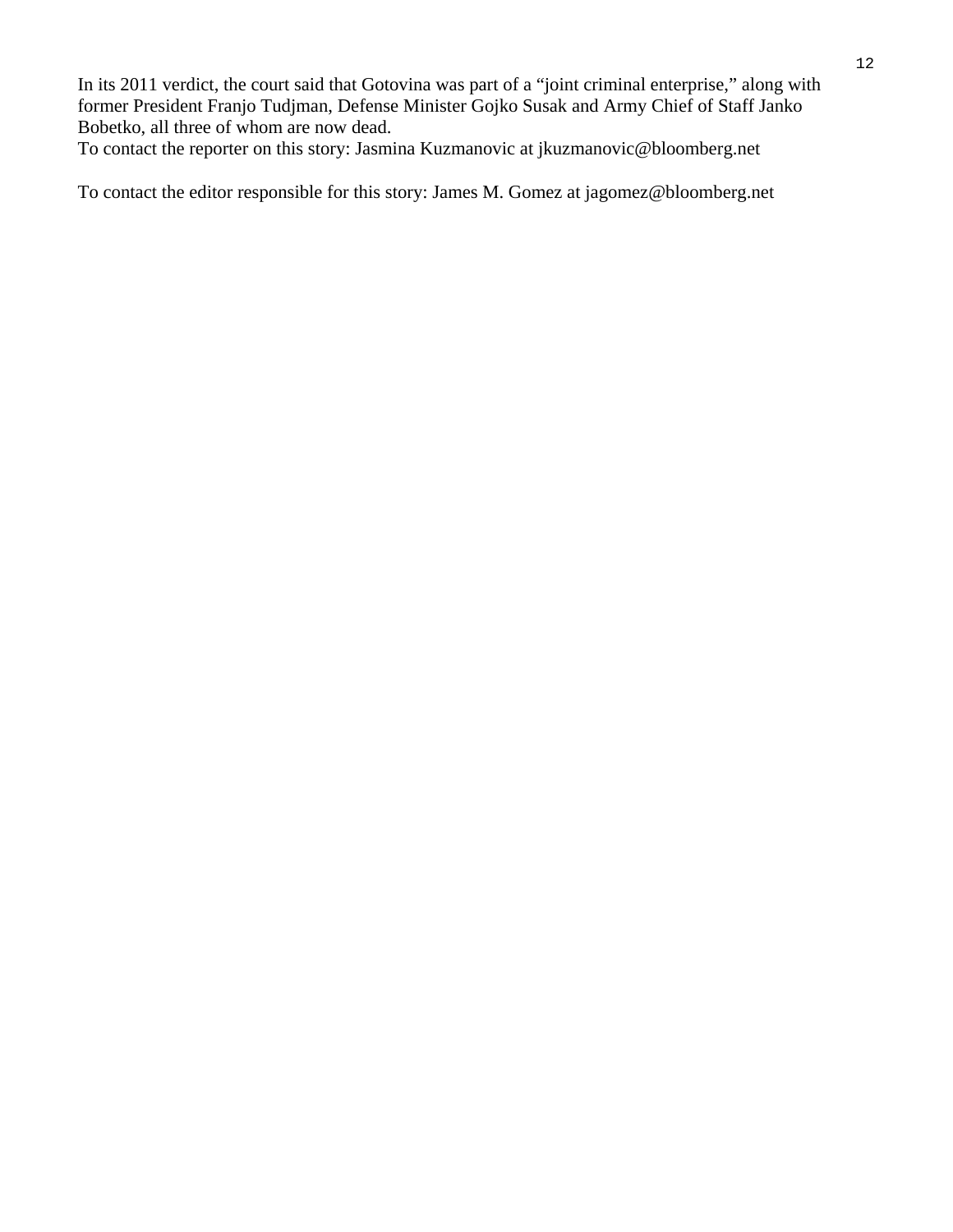Global Research Wednesday, 14 November 2012

#### **Former ICC Prosecutor Moreno-Ocampo, Front Man For The Empire**

#### By Ken Stone



to Syria or "bombing to arrest him."

*Luis-Moreno-Ocampo* 

On November 9, the Canadian Broadcasting Corporation (CBC) conducted an interview with Luis Moreno-Ocampo, former chief prosecutor for the International Criminal Court (ICC).1 During the interview, Ocampo called for the ICC to prepare an indictment against President Bashar Al-Assad of Syria and for the North Atlantic Treaty Organization (NATO) to issue a warrant for his arrest. The warrant, he added, should be enforced by sending NATO troops, including Canadian forces,

Ocampo explained that, because Assad is commander-in-chief of the Syrian armed forces and since there have been civilian casualties resulting from military actions on the part of the Syrian government, there would be a strong case against Assad, though he neglected in the interview to outline what the charges against Assad might be. (Is it a criminal offence under ICC rules to use your army to repel a foreign aggression?) Ocampo didn't mention the role of foreign powers, such as the USA, Canada, Britain, France, Turkey, Qatar and Saudi Arabia, or indeed the collection of 70 countries in the so-called "Friends of Syria" formation, meddling in the internal affairs of Syria with the illegal purpose of regime change. He also failed to note the glaring war crimes against civilians and the terrorist bombings committed by the foreign-backed mercenaries inside Syria, whose crimes have been repeatedly recorded in graphic detail by international news networks, broadcast on Youtube, and have even been condemned on at least one occasion by the United Nations Security Council.

Noting that, due to feelings on the part of Russia, China, and South Africa of being tricked by the West over the "no-fly zone" for Libya (which quickly morphed into a bombing campaign for regime change there), Ocampo distanced himself from the idea of a full-scale invasion of Syria, citing the lack of a consensus within the international community.

This is not the first time that Mr. Ocampo has played the role of front man for the US empire. In fact, in every instance during the last nine years when the ICC, under his leadership, became involved with political leaders, the leaders indicted were always African and at odds with the foreign policy goals of the USA. Among them were Omar Al-Bashir of Sudan, Muammar Gaddafi of Libya, and his son, Saif. It should be noted that the USA has not accepted the jurisdiction of the the court over its citizens. In other words, the ICC is a one-way street along which the racist and neo-colonial goals of US foreign policy are driven in Africa, but the crimes of racism and neo-colonialism go unpunished.